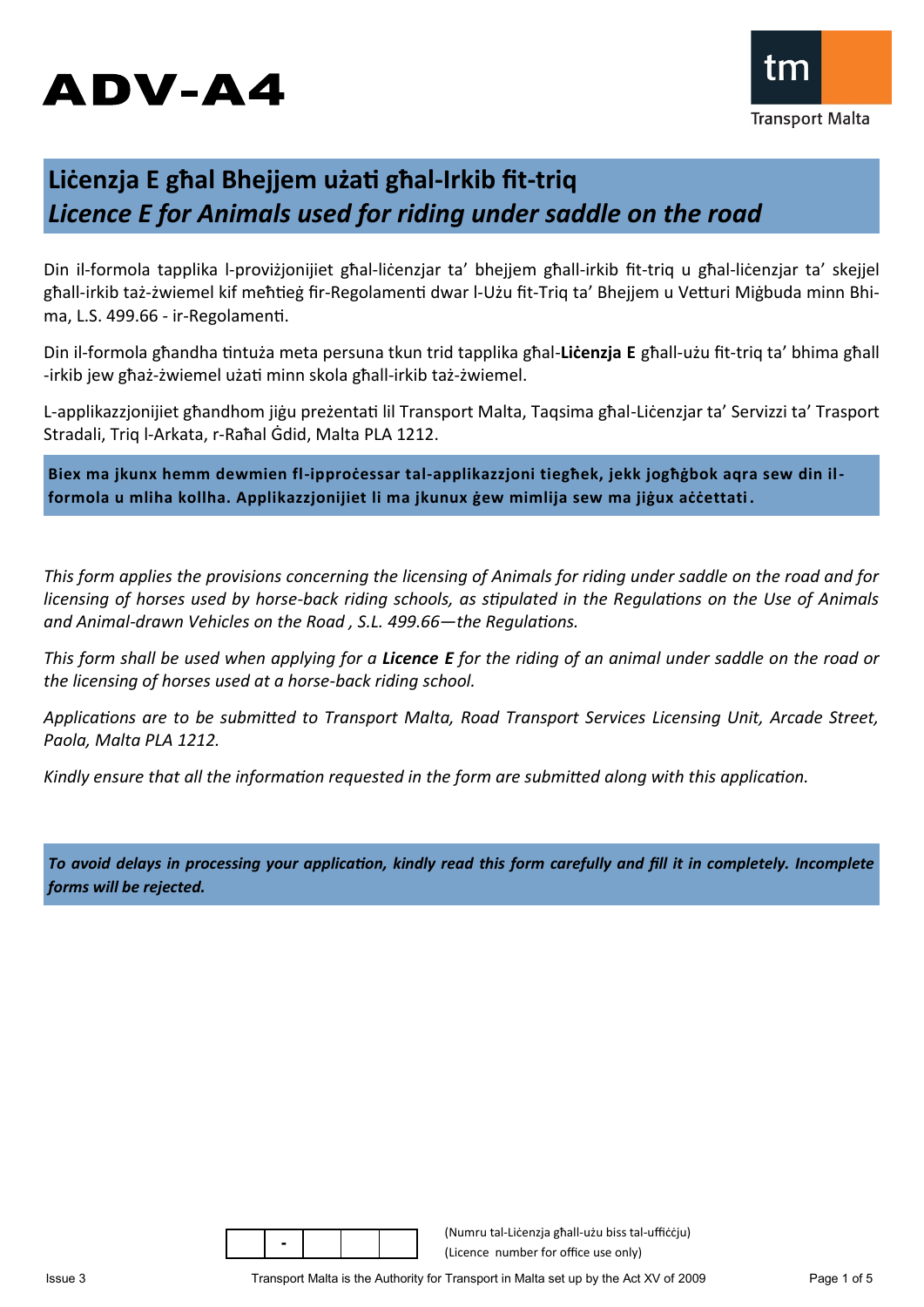### **TAQSIMA A: Tagħrif Ġenerali** *SECTION A: General Information*

### **Jekk jogħġbok agħżel it-tip ta' Applikant:**

*Please select the type of Applicant:*

Individwu jew Negozjant Waħdu *Individual or Sole Trader*

Kumpanija *Company*

Soċjetà bi Sħubija *Partnership*

Oħrajn (jekk jogħġbok indika hawn taħt) *Others: (please specify below)*

### **TAQSIMA B: Dettalji ta' Applikant li jkun Individwu jew Negozjant Waħdu** *SECTION B: Details of Applicant who is an Individual or a Sole Trader*

Din is-sezzjoni għandha titħalla vojta meta l-applikant ma jkunx Individwu jew Negozjant Waħdu u minflok għandha tiġi preżentata l-formola ADV-Z1.

*This section shall be left empty when the applicant is not an Individual or a Sole trader and application form ADV-Z1 shall be submitted instead.* 

| Isem Name                                                   |  |  |  |  |  |  |  |  |  |
|-------------------------------------------------------------|--|--|--|--|--|--|--|--|--|
| Kunjom Surname                                              |  |  |  |  |  |  |  |  |  |
|                                                             |  |  |  |  |  |  |  |  |  |
| Numru tal-Karta tal-Identità<br><b>Identity Card Number</b> |  |  |  |  |  |  |  |  |  |
|                                                             |  |  |  |  |  |  |  |  |  |
| Isem u/jew numru tad-dar                                    |  |  |  |  |  |  |  |  |  |
| House Name and/or Number                                    |  |  |  |  |  |  |  |  |  |
| Triq Street                                                 |  |  |  |  |  |  |  |  |  |
| Lokalità Locality                                           |  |  |  |  |  |  |  |  |  |
| Kodići Postali Postcode                                     |  |  |  |  |  |  |  |  |  |
| Pajjiż Country                                              |  |  |  |  |  |  |  |  |  |
| Indirizz tal-email Email address                            |  |  |  |  |  |  |  |  |  |
| Numru tat-Telefown Telephone no.                            |  |  |  |  |  |  |  |  |  |
| Numru tal-Mowbajl Mobile no.                                |  |  |  |  |  |  |  |  |  |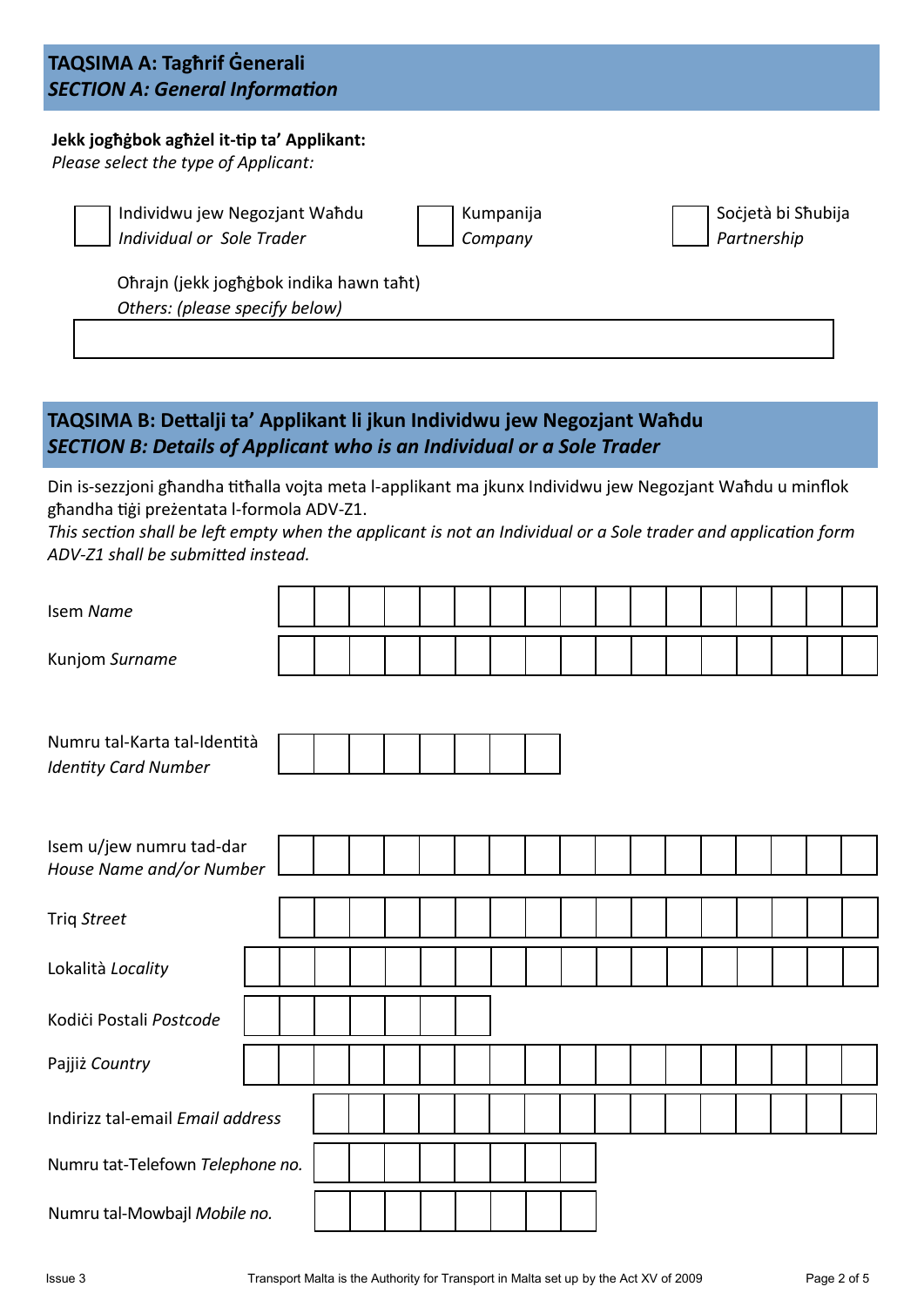### **TAQSIMA Ċ: Tip ta' Liċenzja**  *SECTION C: Licence Type*

### **Jekk jogħġbok agħżel it-tip ta' Liċenzja li qed tintalab:** *Kindly indicate the type of licence being requested:*



Liċenzja għal bhima użata għall-irkib għal użu privat *Licence for the riding of an animal under saddle for private use*



Liċenzja għall-użu ta' bhejjem minn Skola għall-Irkib taż-Żwiemel *Licence for the use of animals at a Horse-back Riding School* 

### **TAQSIMA D: Numru ta' Bhejjem** *SECTION D: Number of Animals*

**Jekk jogħġbok niżżel hawn taħt in-numru ta' bhejjem li trid tirreġistra taħt din il-liċenzja, u indika għal kemm minnhom għandek jew m'għandekx passaport. Fil-każ ta' bhejjem mingħajr passaport indika kemm minnhom twieldu Malta u kemm minnhom kienu impurati minn pajjiżi oħra.** 

*Kindly indicate below the number of animals that you wish to register under this licence, and state the number of those for which you hold a passport and for which you do not. With regard to the animals for which you do not hold a passport, kindly indicate the number of those that were born in Malta and those that were imported from abroad.*

|                                                                                                          |                                          | <b>Numru</b><br><b>Number</b> |
|----------------------------------------------------------------------------------------------------------|------------------------------------------|-------------------------------|
| Bhejjem bid-Dokument ta' Identifikazzjoni (Passaport)<br>Animals with Identification Document (Passport) |                                          |                               |
| Bhejjem minghajr Dokument ta'<br>Identifikazzjoni (Passaport)                                            | Imwielda f'Malta<br>Born in Malta        |                               |
| Animals without Identification Document<br>(Passport)                                                    | Imwielda barra minn Malta<br>Born abroad |                               |
|                                                                                                          | <b>TOTAL</b>                             |                               |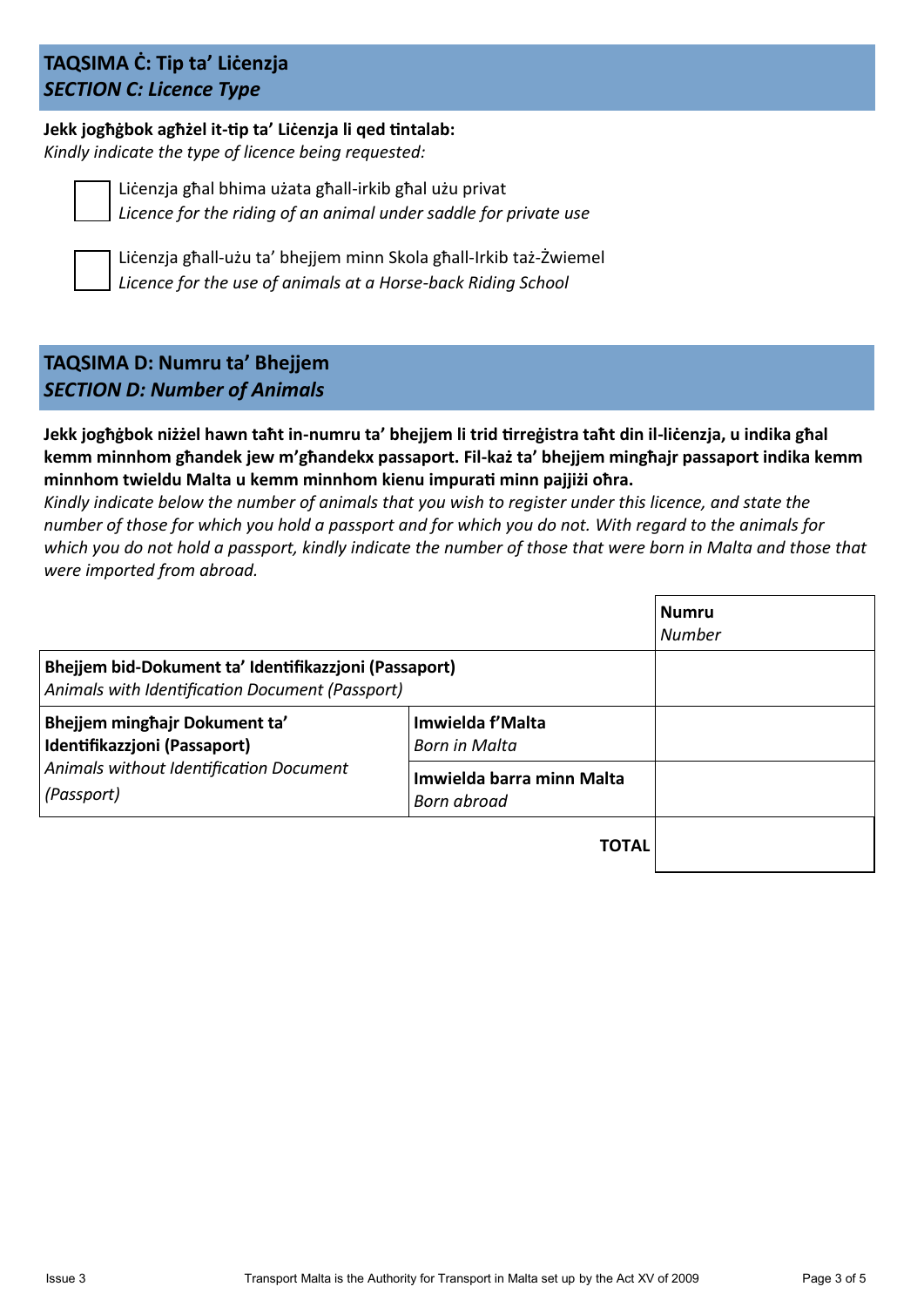### **TAQSIMA E: Dikjarazzjoni** *SECTION E: Declaration*

Jiena niddikjara li l-informazzjoni mogħtija f'din l-applikazzjoni hija korretta u vera. Jien nifhem li l-liċenzja tista' tiġi revokata u tista' tittieħed azzjoni kriminali kontrija jekk xi dettalji huma foloz jew jiżgwidaw. Niddikjara wkoll li jiena rrid napplika għal Liċenzja tat-Tip 'E' u li nagħraf sewwa l-obbligi u r-rekwiżiti legali ta' din il-Liċenzja*.*

*I declare that the information given in this application is correct and true. I understand that the licence may be revoked and criminal action may be taken against me if any of the details are false or misleading. I also declare my intention to apply for a Type 'E' Licence, and that I am fully aware of the legal obligations and requirements of this Licence.*

| Isem u Kunjom<br>Name & Surname                                                                                                                                                                                                                                                                                                                                                                     |  |  |  |                 |  |  |  |  |  |  |  |  |  |  |  |  |  |
|-----------------------------------------------------------------------------------------------------------------------------------------------------------------------------------------------------------------------------------------------------------------------------------------------------------------------------------------------------------------------------------------------------|--|--|--|-----------------|--|--|--|--|--|--|--|--|--|--|--|--|--|
| Numru tal-Karta tal-Identità<br><b>Identity Card Number</b>                                                                                                                                                                                                                                                                                                                                         |  |  |  | Firma Signature |  |  |  |  |  |  |  |  |  |  |  |  |  |
|                                                                                                                                                                                                                                                                                                                                                                                                     |  |  |  | Data Date       |  |  |  |  |  |  |  |  |  |  |  |  |  |
| TAQSIMA F: Dokumentazzjoni bhala prova (fejn applikabbli)<br><b>SECTION F: Supporting Documentation (where applicable)</b>                                                                                                                                                                                                                                                                          |  |  |  |                 |  |  |  |  |  |  |  |  |  |  |  |  |  |
| Formola ADV-21 meta l-applikazzjoni ma tkunx ipprezentata minn Individwu jew Negozjant Wahdu<br>Application form ADV-Z1 when application is not submitted by an Individual or Sole Trader                                                                                                                                                                                                           |  |  |  |                 |  |  |  |  |  |  |  |  |  |  |  |  |  |
| Formola ADV-22 Certifikat tal-Kundizzjoni Fizika Generali ta' Bhima ghal kull bhima li se tirregistra<br>Form ADV-Z2 Animal's General Physical Health Certificate for each animal that is being registered                                                                                                                                                                                          |  |  |  |                 |  |  |  |  |  |  |  |  |  |  |  |  |  |
| Kopja tad-dokument ta' identifikazzjoni (passaport) ghal kull bhima li se tirreģistra; jew prova/dikkjarazzjoni<br>li applikajt jew ged tapplika ghal dokument ta' identifikazzjoni gdid.<br>Copy of the identification document (passport) for each animal that is being registered; or a proof/<br>declaration that you have applied or you are going to apply for a new identification document. |  |  |  |                 |  |  |  |  |  |  |  |  |  |  |  |  |  |
| Certifikat ta' assigurazzjoni tal-bhima fil-kaz ta' applikazzjoni għal-Licenzja ta' bhima uzata għall-irkib għal<br>użu privat<br>Insurance certificate for the animal in the case of an application for a Licence for the riding of an ani-<br>mal under saddle for private use.                                                                                                                   |  |  |  |                 |  |  |  |  |  |  |  |  |  |  |  |  |  |
| Čertifikat ta' assigurazzjoni ghall-iskola fil-każ ta' applikazzjoni ghal-Liċenzja ghall-użu ta' bhejjem minn<br>Skola ghall-Irkib taż-Żwiemel<br>Copy of the insurance certificate for the school in the case of an application for a Licence for the use<br>of animals at a Horse-back Riding School.                                                                                             |  |  |  |                 |  |  |  |  |  |  |  |  |  |  |  |  |  |

### **TAQSIMA Ġ: Drittijiet li għandhom jitħallsu mal-ġbir tal-liċenzja u pjanċi** *SECTION G: Applicable Fees to be paid when collecting licence and plates*

| Hrug ta' Licenzia tat-tip 'E'. Issue of a type 'E' Licence | $ \epsilon$ 2 ghal kull bhima<br>per animal |
|------------------------------------------------------------|---------------------------------------------|
| Hrug ta' Tabard. Issue of Tabard                           | $\epsilon$ 12 ghal kull bhima<br>per animal |

### **DATA PROTECTION PRIVACY NOTICE OVERLEAF**